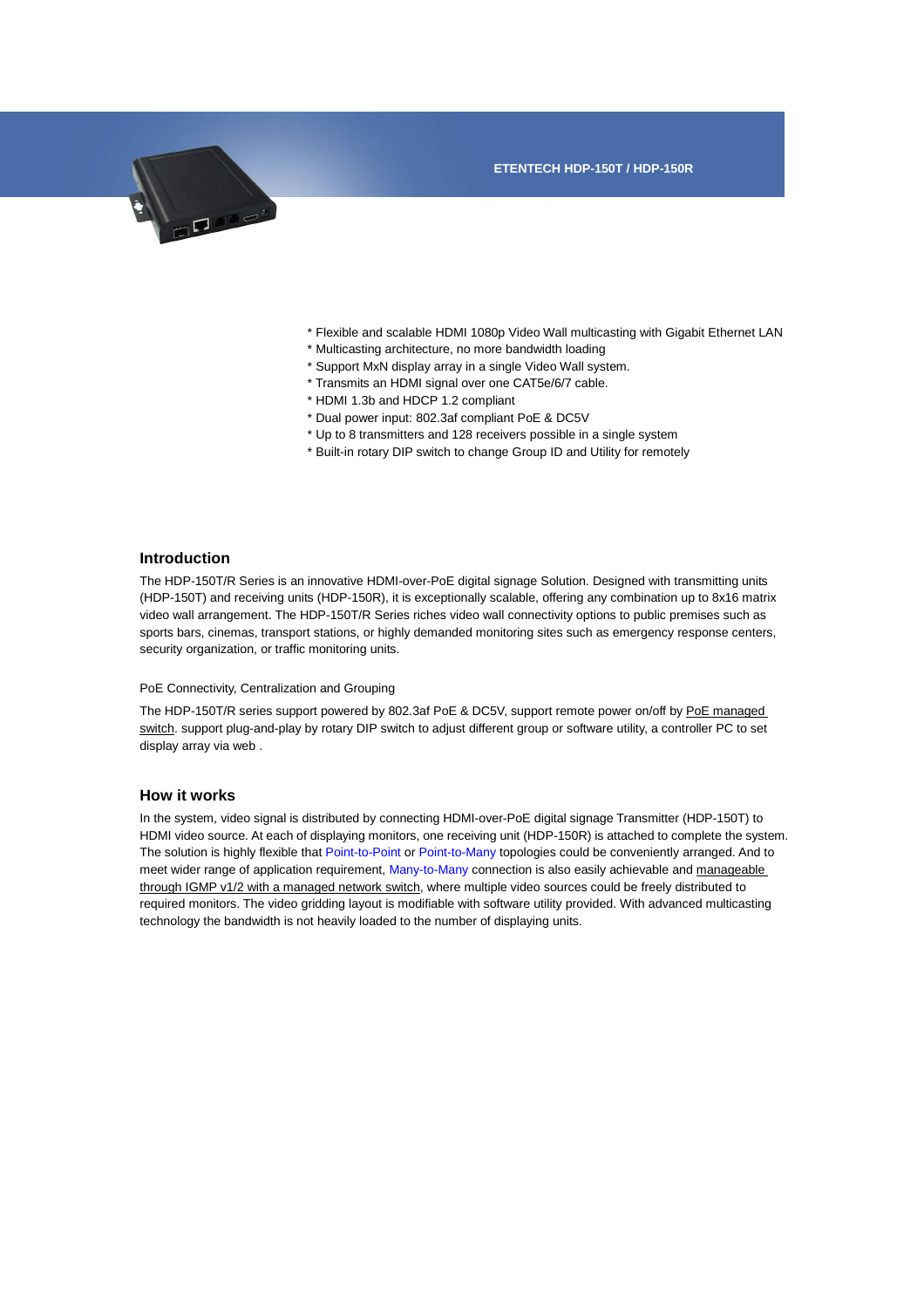## **Technical Specifications**

| <b>Video Wall mode</b>         | Support MxN HDMI display array                                            |
|--------------------------------|---------------------------------------------------------------------------|
|                                | Up to 8 transmitters and 128 receivers possible in a single system        |
|                                | need a controller PC to set the Video Wall configuration                  |
| <b>Audio</b>                   | <b>HDMI</b> formats                                                       |
| <b>Network Connector Type</b>  | 1000Mbps RJ-45, SFP                                                       |
| <b>Signal type</b>             | HDMI 1.3 & HDCP 1.2 compliant                                             |
| <b>HDMI Connector</b>          | Type A 19 pin, female                                                     |
| <b>System Cable</b>            | CAT5e/6/7 UTP/FTP/STP cable, Optical fiber                                |
| <b>Maximum Resolution</b>      | HDTV 1080p (1920x1080 @ 60Hz)                                             |
| <b>LED Indicator</b>           | PWR: Power LED indicator                                                  |
|                                | LINK: LAN connection indicator                                            |
|                                | DATA: Data link indicator                                                 |
| <b>Push Button</b>             | Push Button1: change Link / Unlink; Engineering Mode and                  |
|                                | Push Button2(for Receiver only): change between Video Mode /              |
|                                | Graphic Mode; Anti-Dither; Update EDID                                    |
|                                | Multicast Support Point-to-Point, Point-to-Many and Many-to-Many          |
|                                | network configuration                                                     |
|                                | Multi-casting group with Gigabit Ethernet switch (required<br><b>IGMP</b> |
|                                | v1/2)                                                                     |
| <b>Power &amp; Consumption</b> | 5V/2.5A DC, 802.3af PoE                                                   |
|                                | Power consumption: Max. 8W                                                |
| <b>Dimensions</b>              | 142x107x25 mm                                                             |
| <b>Storage Humidity</b>        | 5~95% RH (no condensation)                                                |
| <b>Storage Temperature</b>     | $-10 - 80$ °C                                                             |
| <b>Operating Humidity</b>      | 10~85% RH (no condensation)                                               |
| <b>Operating Temperature</b>   | 0°C to 50°C                                                               |
| Weight                         | 0.8kg                                                                     |
| regulatory Approvals           | CE, FCC                                                                   |